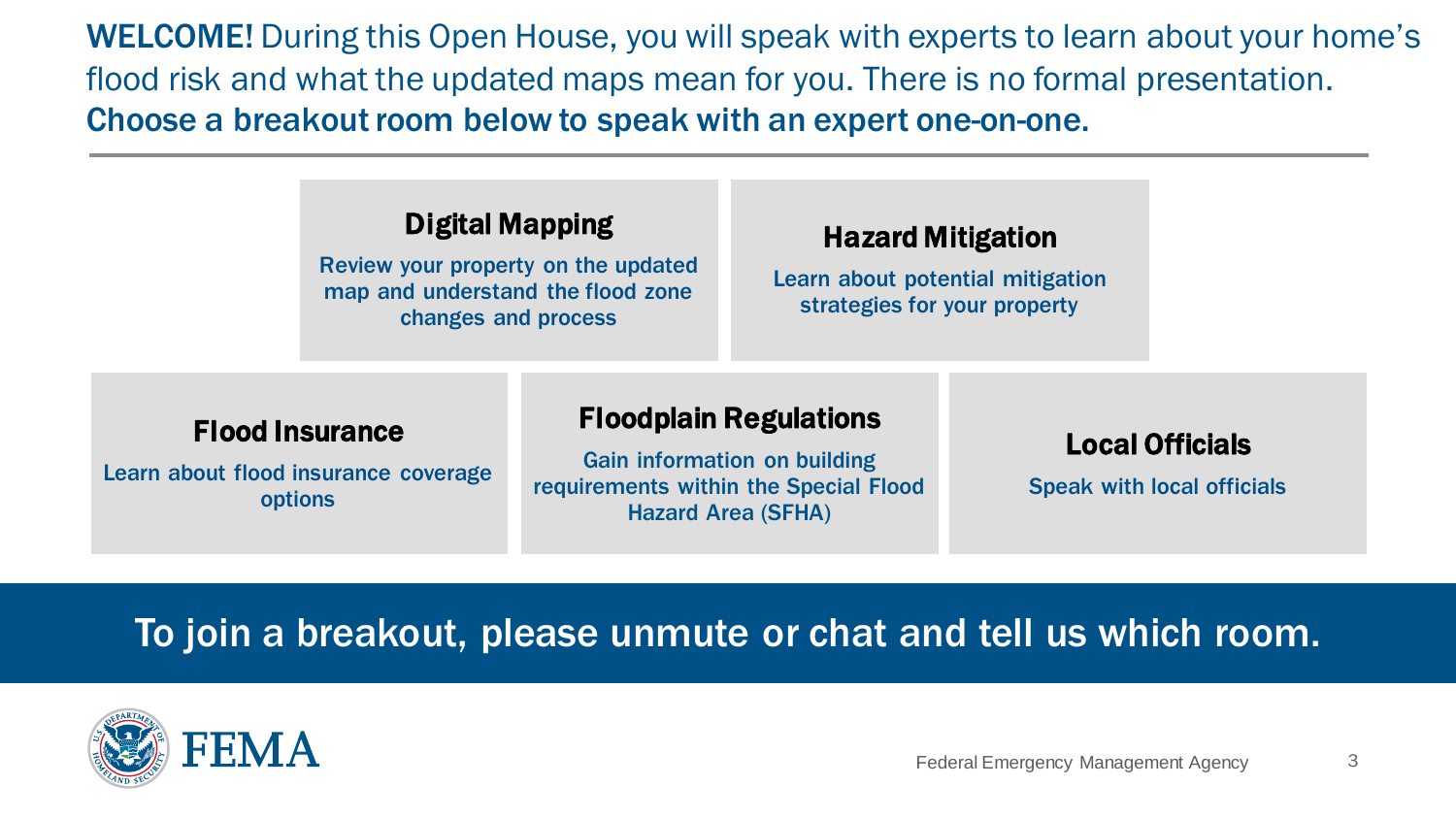# Today's Open House

- Review Kewaunee County's preliminary flood maps.
	- **Ask questions about what they mean for you.**
- Provide comments and feedback to community officials.
	- We will send your input to FEMA.
- Learn more about:
	- **Next steps in the flood mapping process.**
	- Flood insurance.



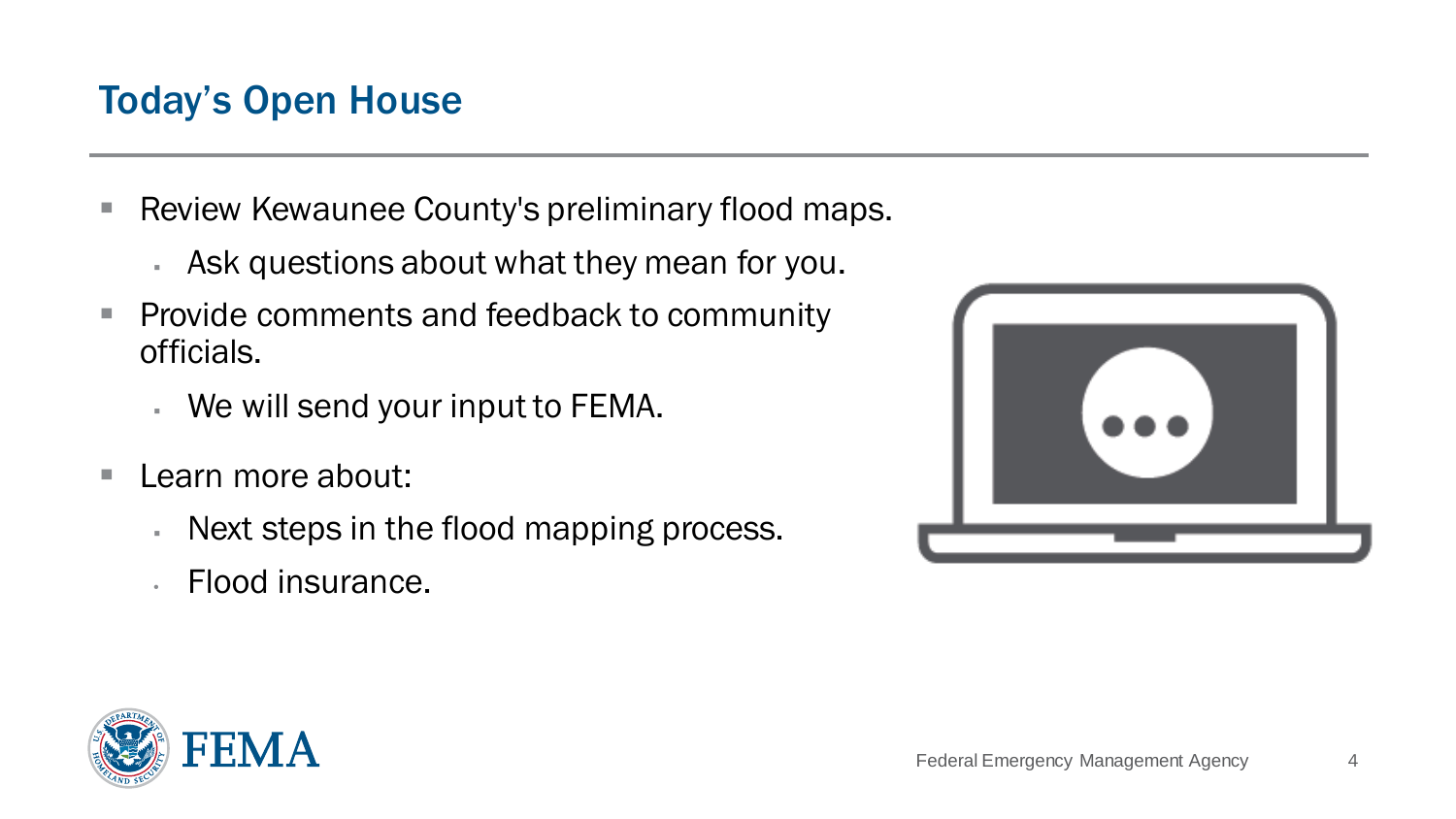# Understanding Flood Risk

# **DID YOU KNOW?** Flooding occurs in all 50 states with nearly 12.5 MILLION square miles identified as high-risk areas.

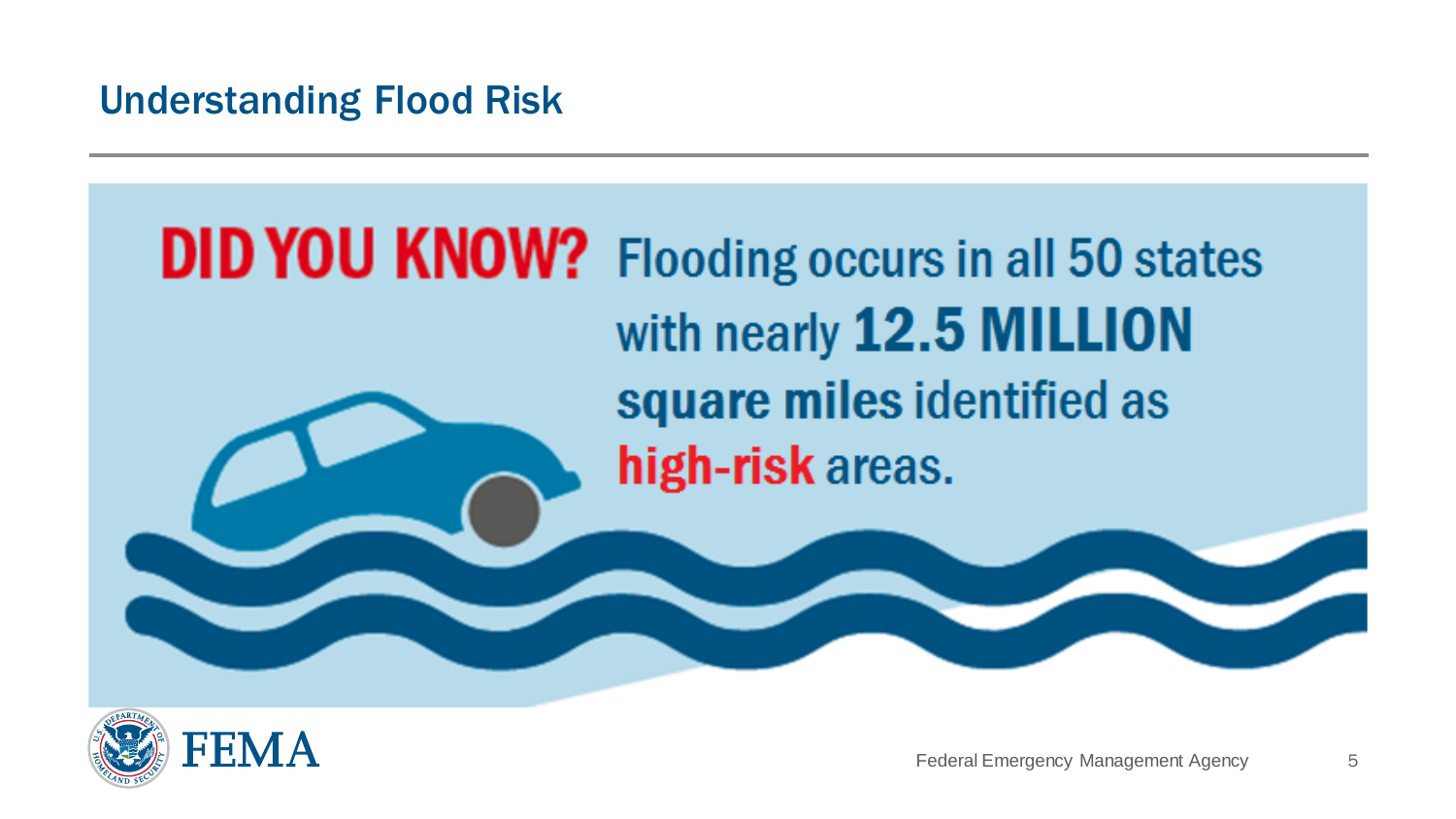# What Is a Flood Map?



\*The Base Flood Elevation is the regulatory flood stage associated with 1%-annualchance flood occurrence.



Flood Insurance Rate Maps (FIRMs) are tools that inform you, your community, insurance agents and others about the local flood risk.

FIRMs are used to:

- Help homeowners decide how to mitigate flood risk.
- Identify where to apply minimum floodplain development standards so the community builds safely and resiliently.
- Provide information to help determine the cost of flood insurance.
- Provide information to local emergency managers.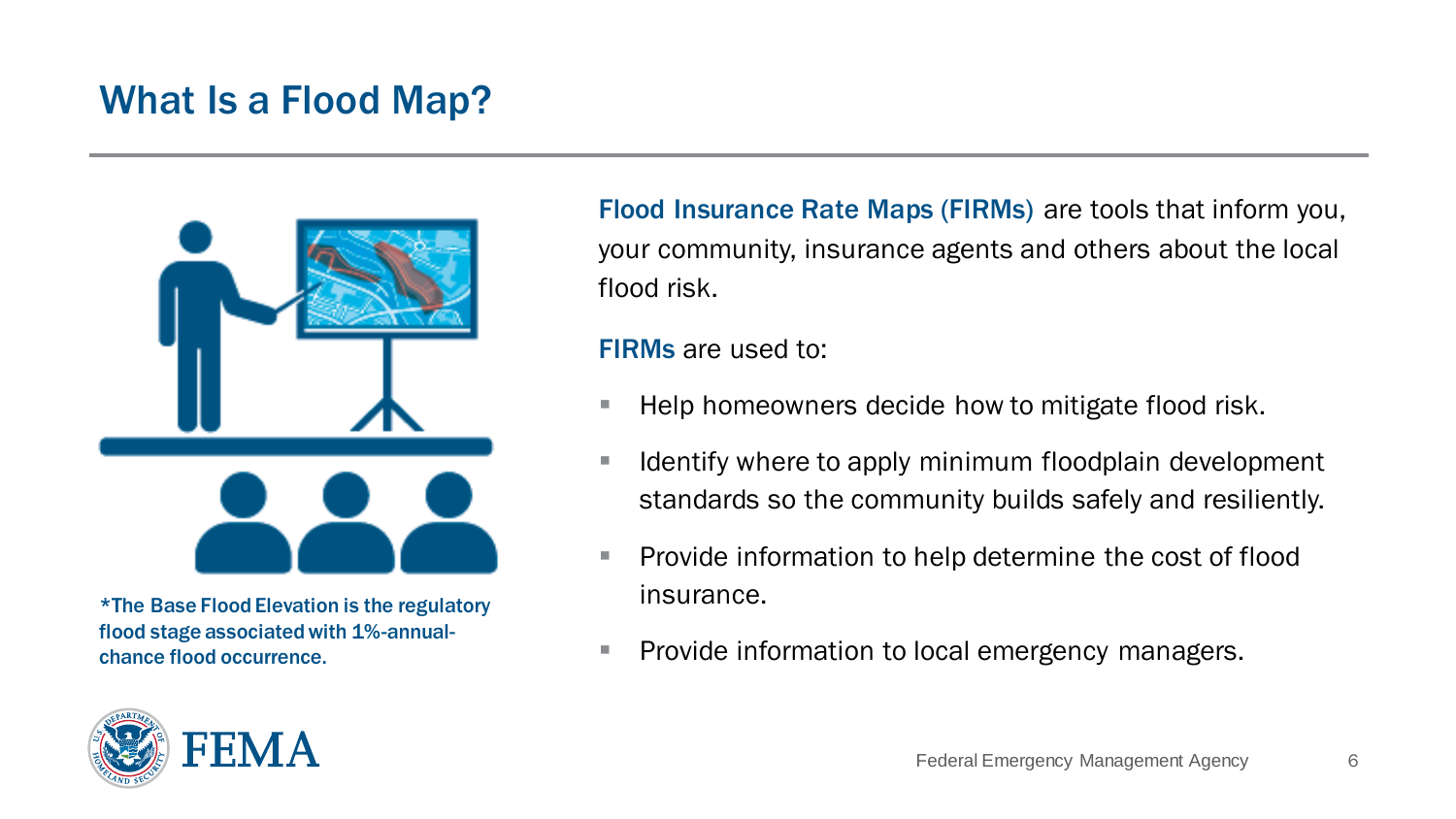#### Digital Mapping

Review your property on the updated map and understand the flood zone changes and process

#### Hazard Mitigation

Learn about potential mitigation strategies for your property

#### Flood Insurance

Learn about flood insurance coverage options

#### Floodplain Regulations

Gain information on building requirements within the Special Flood Hazard Area (SFHA)

#### Local Officials

Speak with local officials

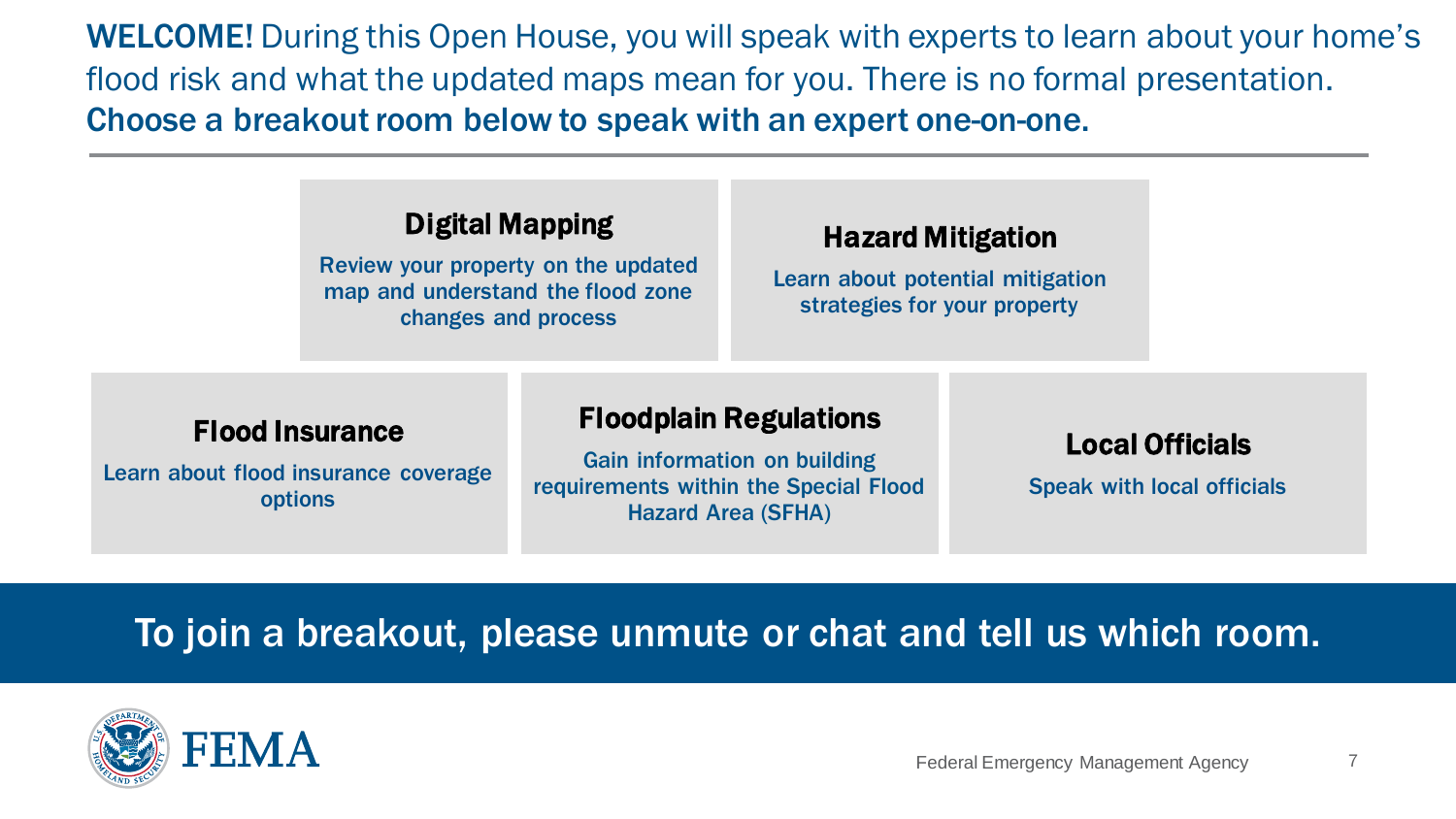## Moving From Lower-Risk to Higher-Risk: What Does This Mean for Me?

- **F** If your risk is going up...
	- $\Box$  You may be required to have flood insurance if you have a federally backed loan.
	- $\Box$  Even if you do not have a federally backed loan, flood insurance is strongly encouraged.
	- $\Box$  You may be eligible for cost savings through the Newly Mapped Discount.



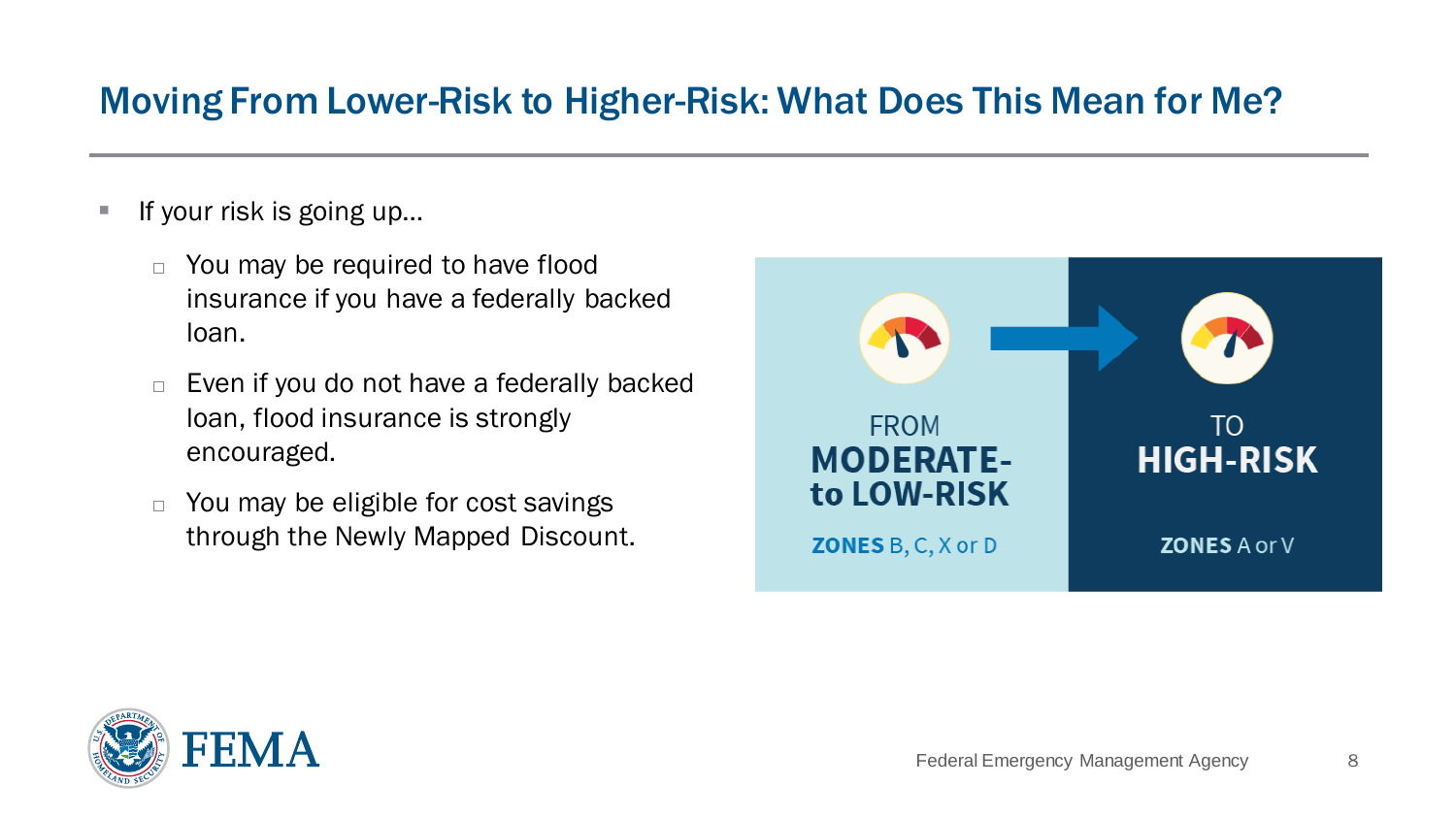# Moving From Higher-Risk to Lower-Risk: What Does This Mean for Me?

- If your risk is going down...
	- The mandatory purchase requirement no longer applies to federally backed loans.
	- $\Box$  Low risk does not mean no risk.
		- More than 35% of all flood insurance claims occur OUTSIDE of the 1% annual-chance floodplain!
- The map change itself no longer directly influences premiums. Policyholders will likely not see a change in their premium as a result of the map change alone.



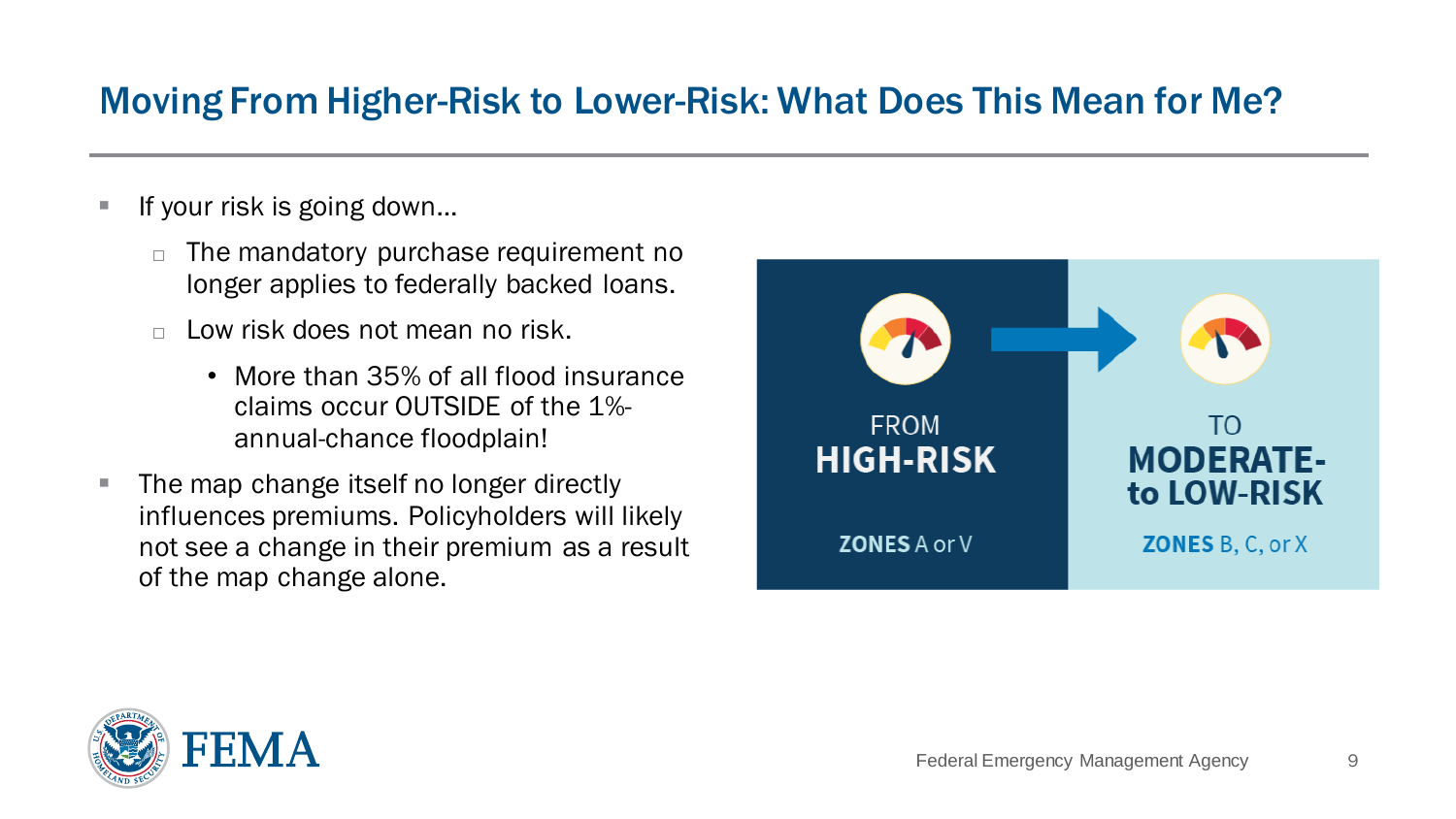# The National Flood Insurance Program (NFIP)



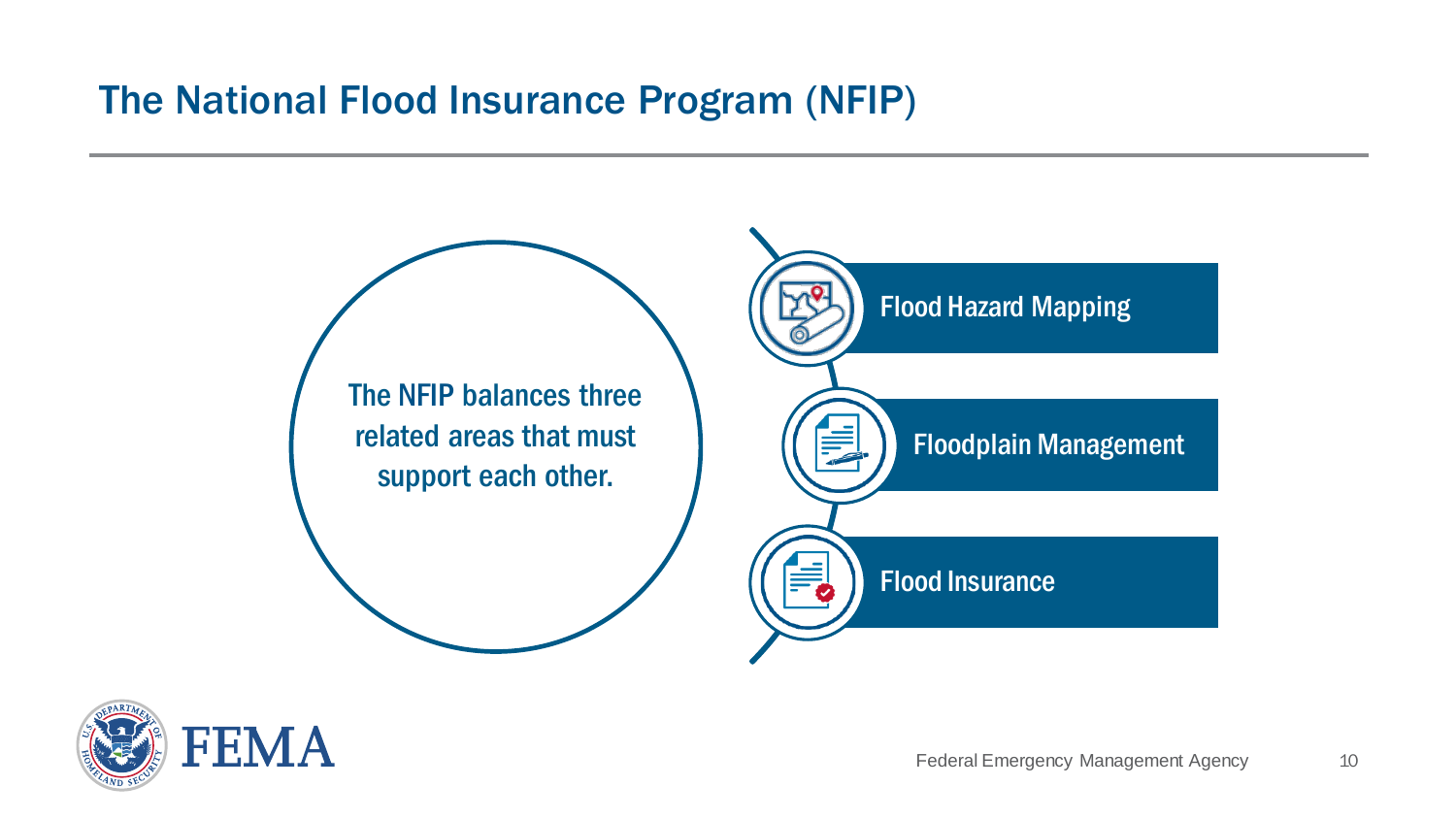#### Digital Mapping

Review your property on the updated map and understand the flood zone changes and process

#### Hazard Mitigation

Learn about potential mitigation strategies for your property

#### Flood Insurance

Learn about flood insurance coverage options

#### Floodplain Regulations

Gain information on building requirements within the Special Flood Hazard Area (SFHA)

#### Local Officials

Speak with local officials

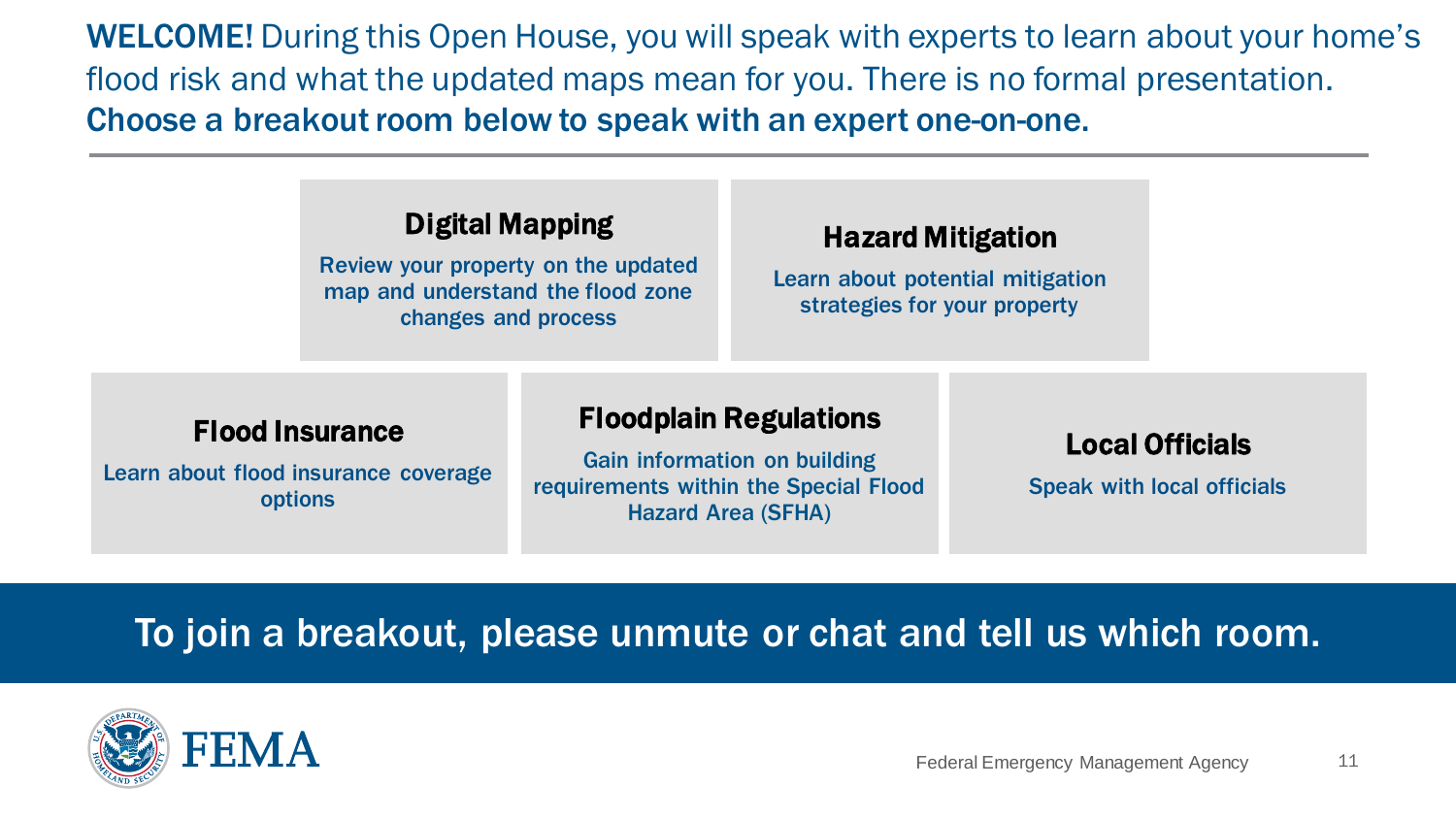# Participation in the NFIP (1 of 2)

- The NFIP is a voluntary program.
- Participation requires that communities adopt and enforce floodplain management regulations.
- The floodplain management regulations must be based on the risk data provided by FEMA (the FIRM and Flood Insurance Study report).
- Participation in the NFIP makes federal flood insurance available to insure buildings and personal property inside them.



#### **GET FLOOD INSURANCE**

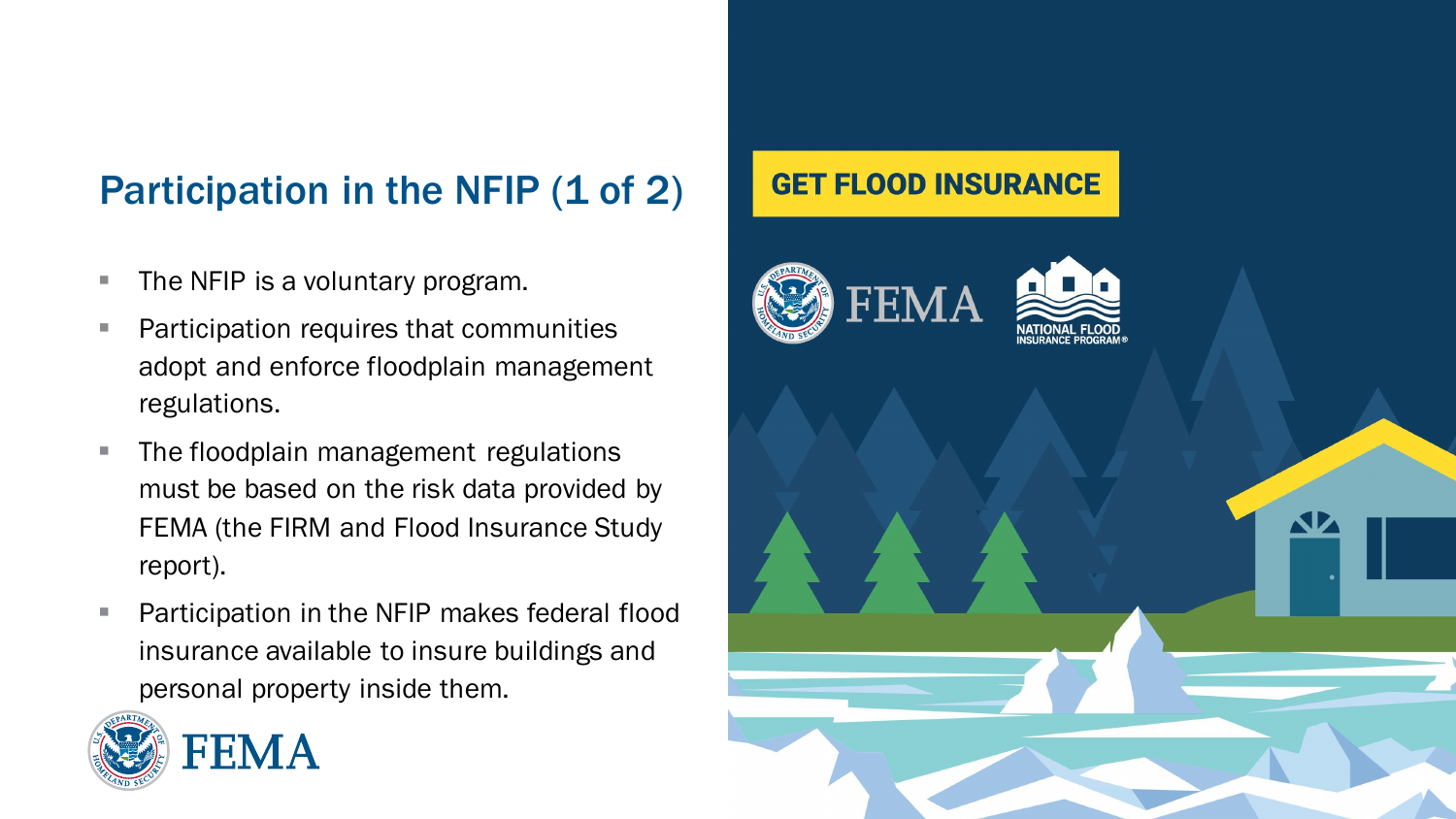# Participation in the NFIP (2 of 2)

- **EXE** Federally regulated lenders require flood insurance coverage for buildings in the SFHA that secure loans. Insurance is also required to receive federal financial assistance to buy, repair, improve or rehabilitate buildings within the SFHA.
- Many forms of disaster assistance are either a type of federal loan or other federal financial assistance.

#### **GET FLOOD INSURANCE**



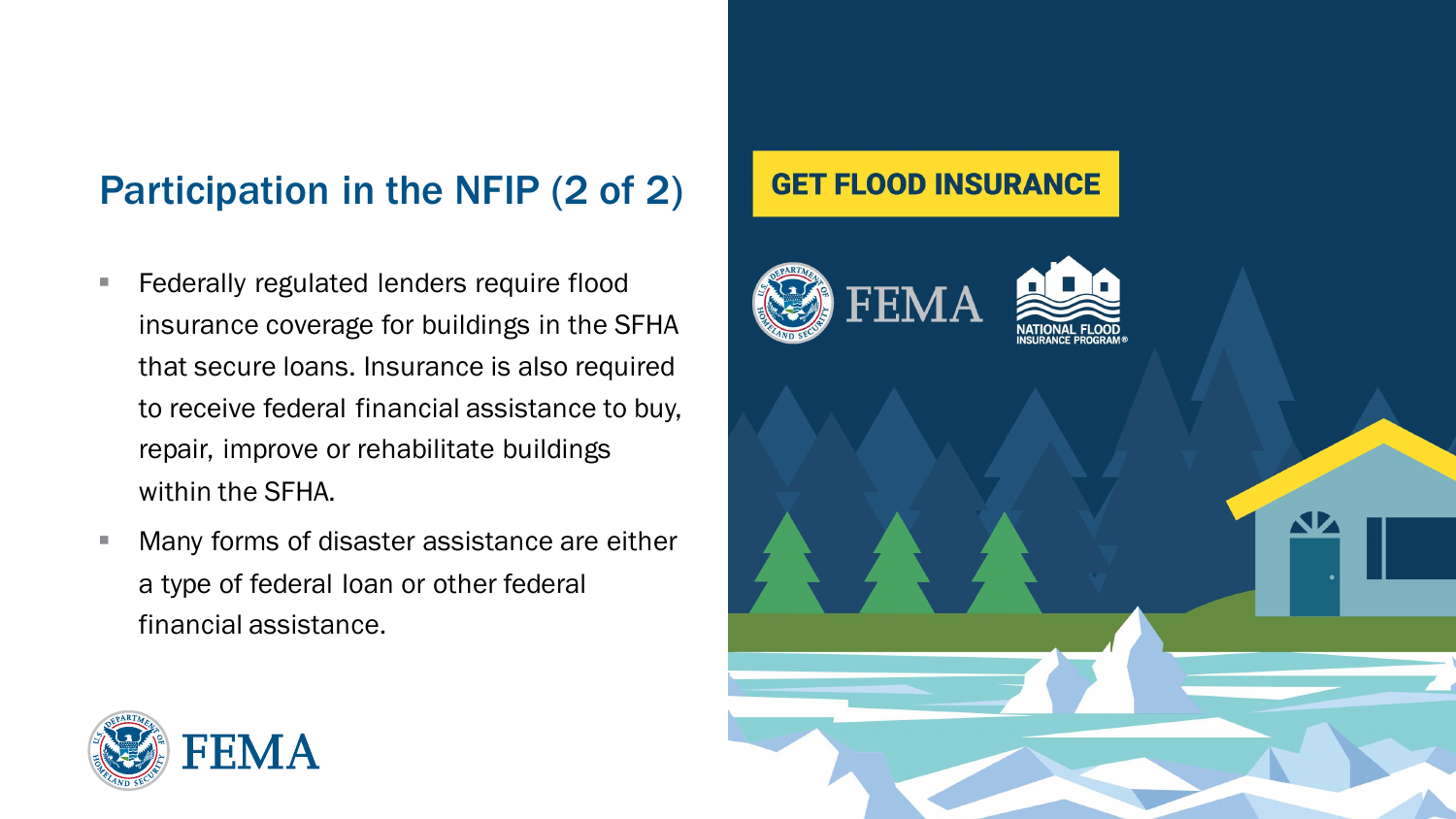#### Digital Mapping

Review your property on the updated map and understand the flood zone changes and process

#### Hazard Mitigation

Learn about potential mitigation strategies for your property

#### Flood Insurance

Learn about flood insurance coverage options

#### Floodplain Regulations

Gain information on building requirements within the Special Flood Hazard Area (SFHA)

#### Local Officials

Speak with local officials

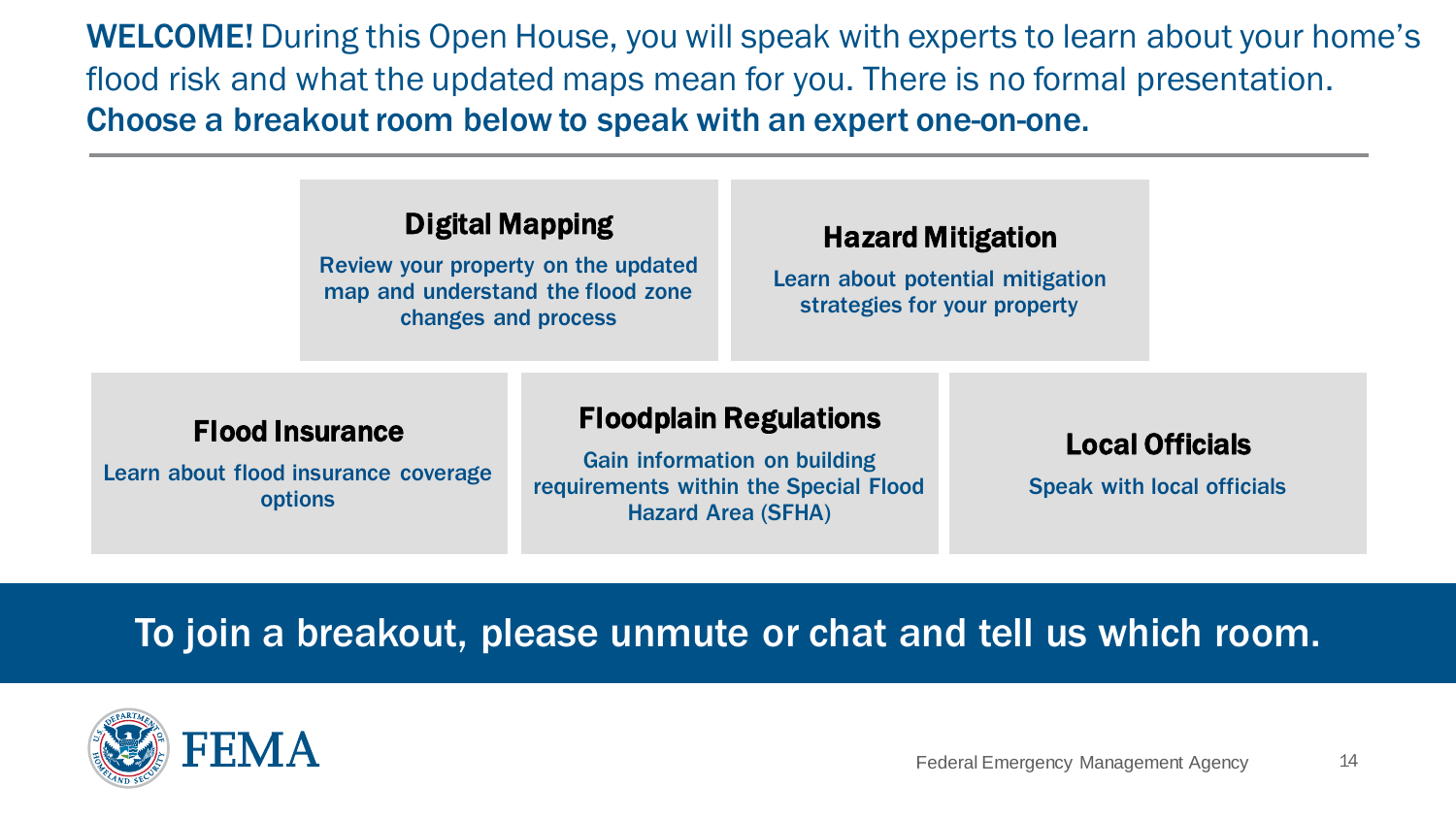# Flood Maps Help Make Important Decisions



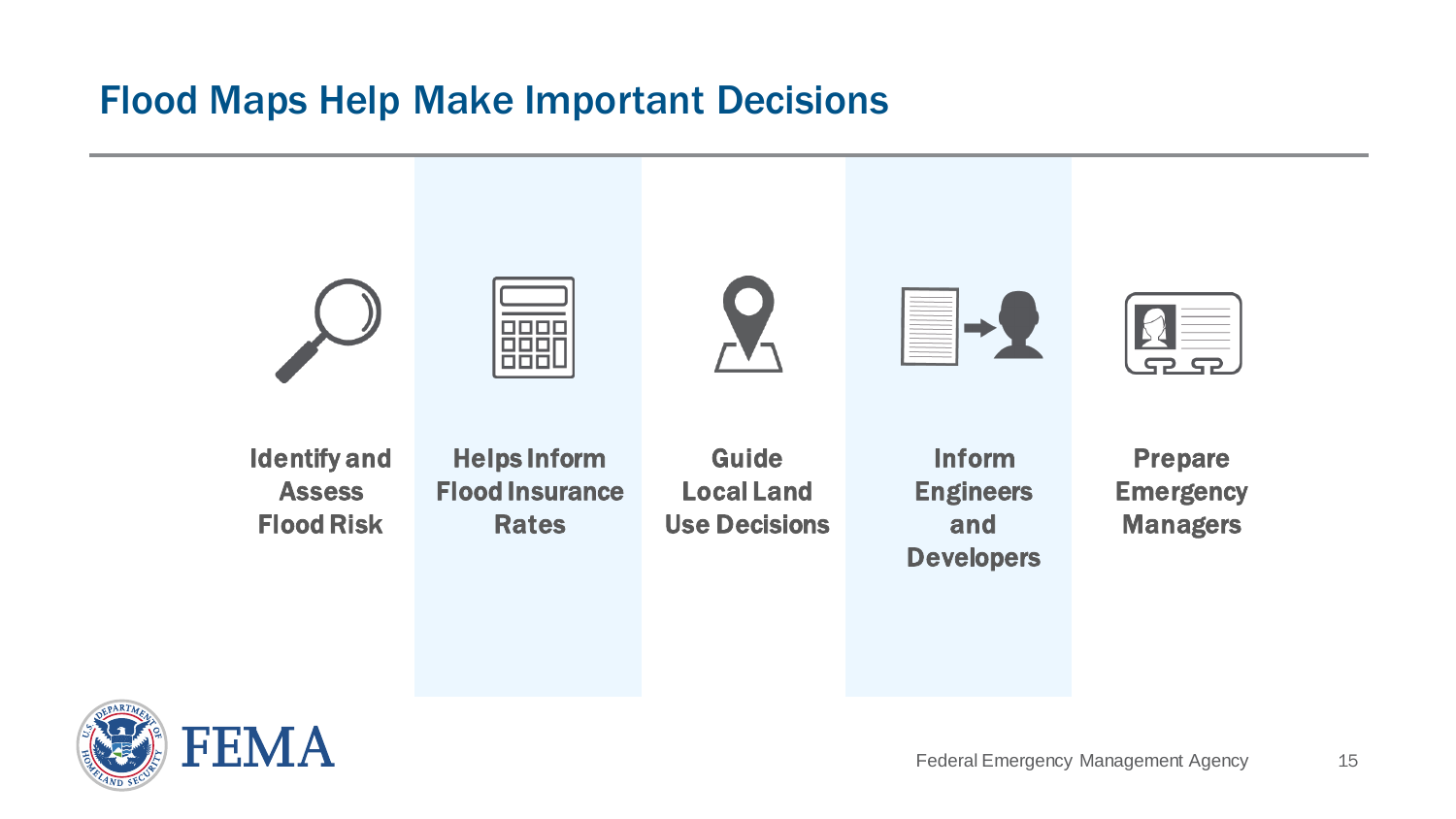# Why Is FEMA Updating Your Community's Flood Maps?

The Great Lakes are being remapped as part of the Great Lakes Coastal Flood Study. It uses uniform methodology, historical storm information, updated terrain data, and modern wave modeling techniques.

#### Flood risk changes over time.

Reasons include:

- Population growth and increased development.
- Movement in rivers and shorelines.
- Changing technology and better modeling techniques and data.



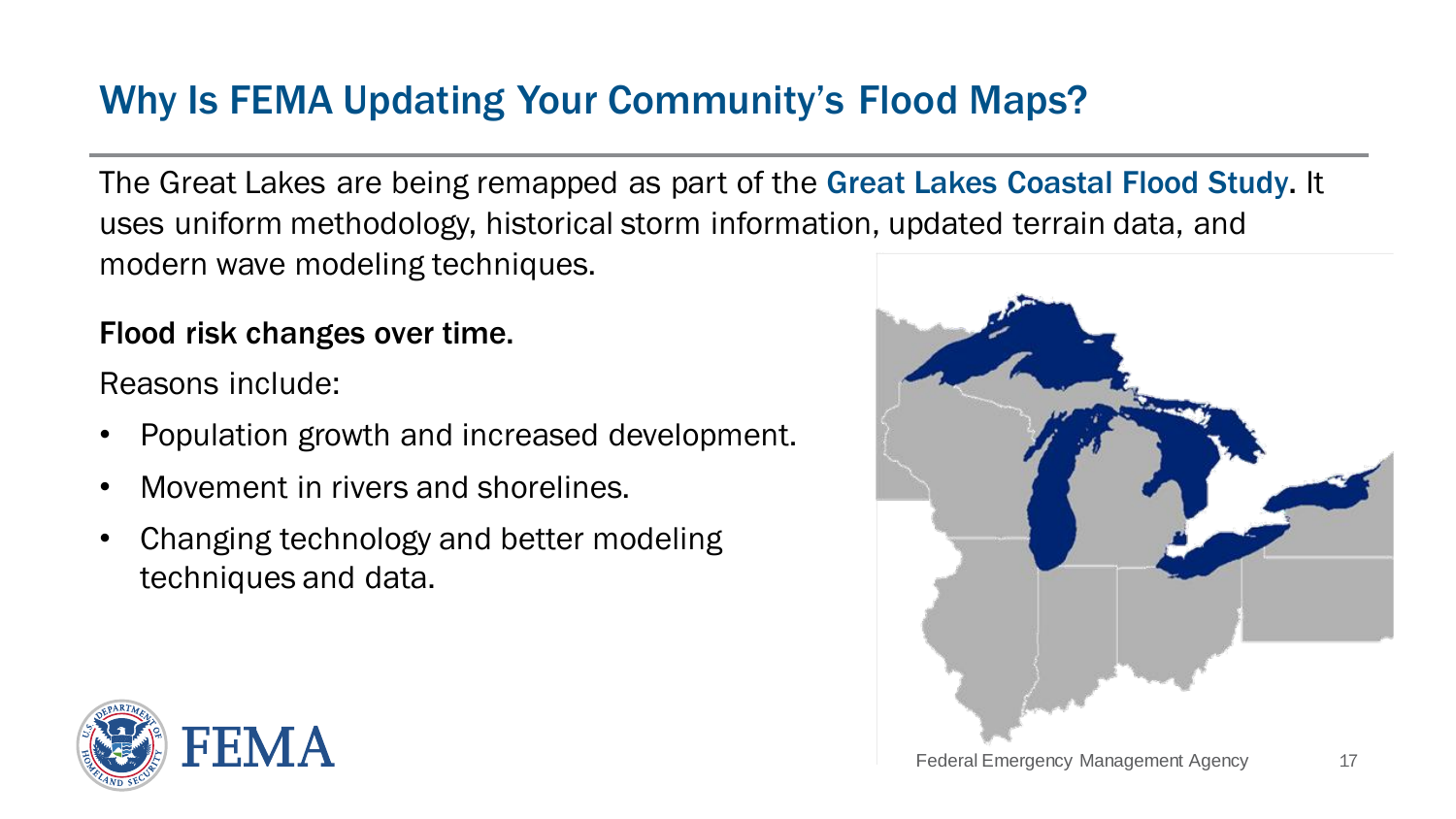#### Digital Mapping

Review your property on the updated map and understand the flood zone changes and process

#### Hazard Mitigation

Learn about potential mitigation strategies for your property

#### Flood Insurance

Learn about flood insurance coverage options

#### Floodplain Regulations

Gain information on building requirements within the Special Flood Hazard Area (SFHA)

#### Local Officials

Speak with local officials

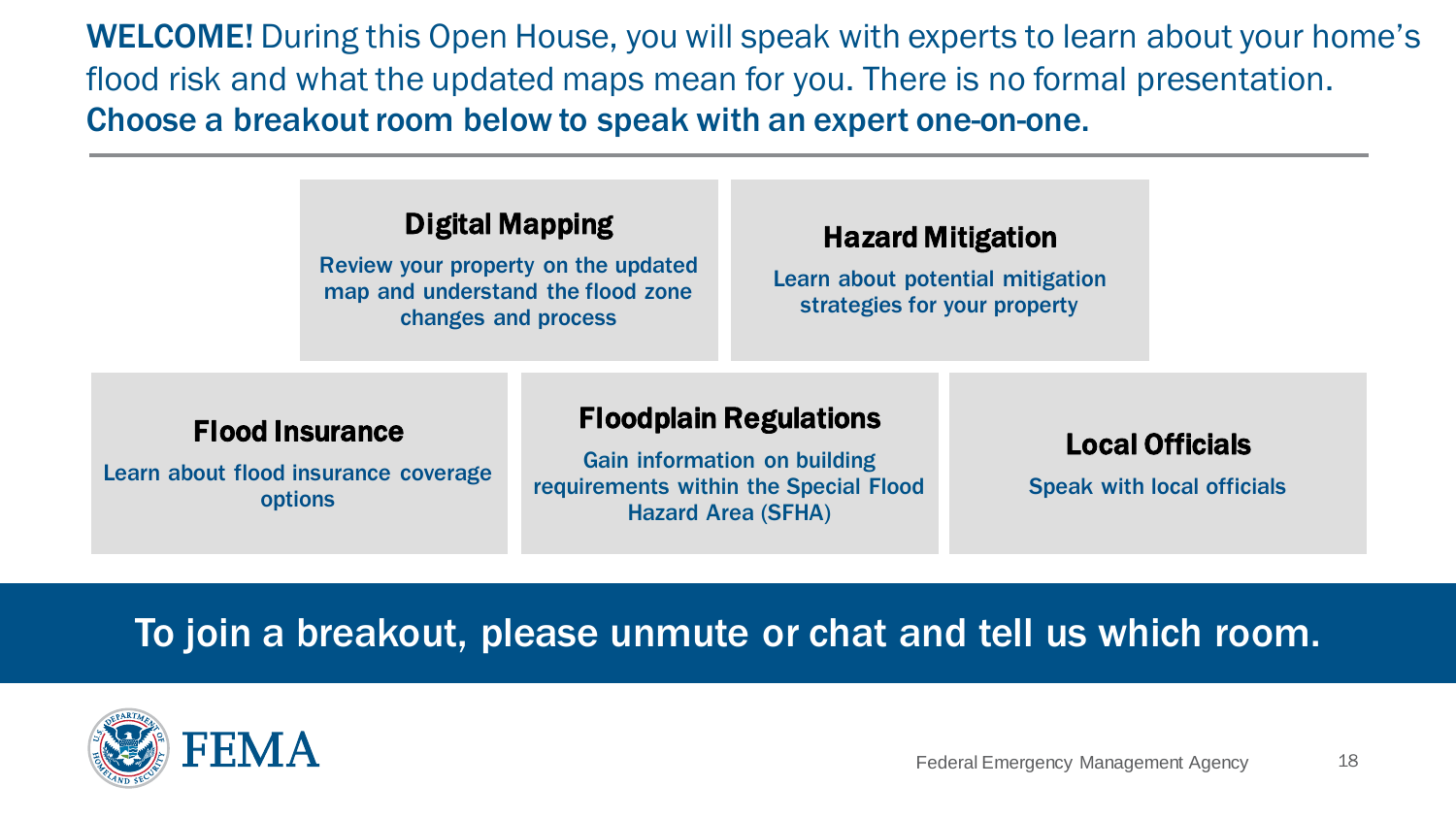# Timeline for Kewaunee County



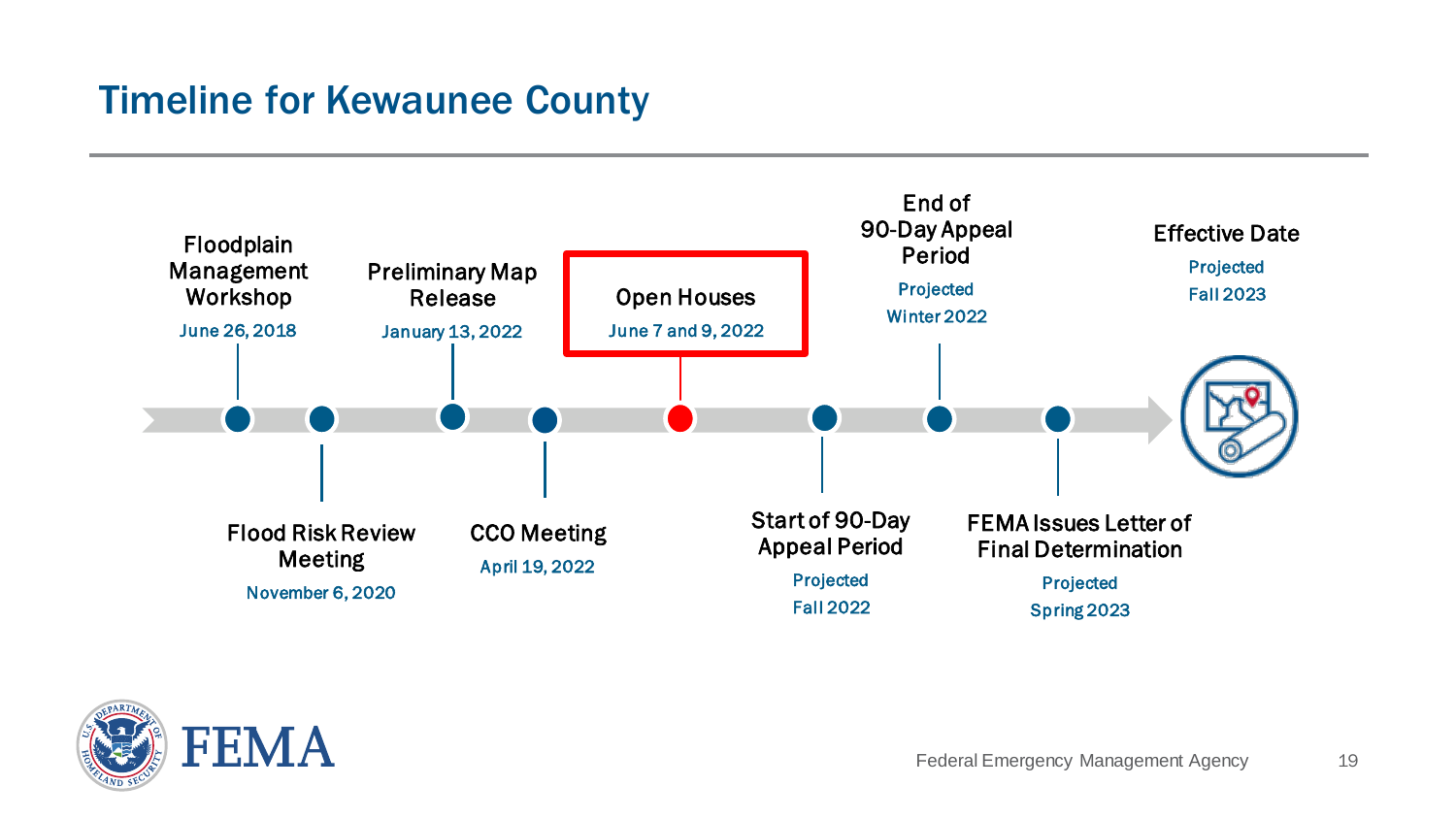# Mapping Resources

- FEMA Flood Map Changes Viewer
	- [www.msc.fema.gov/fmcv](http://www.msc.fema.gov/fmcv)
- Preliminary Flood Hazard Data
	- www.fema.gov/view-your[communitys-preliminary-flood](http://www.fema.gov/view-your-communitys-preliminary-flood-hazard-data)hazard-data
- Steady-State Program
	- [www.msc.fema.gov](http://www.msc.fema.gov/)



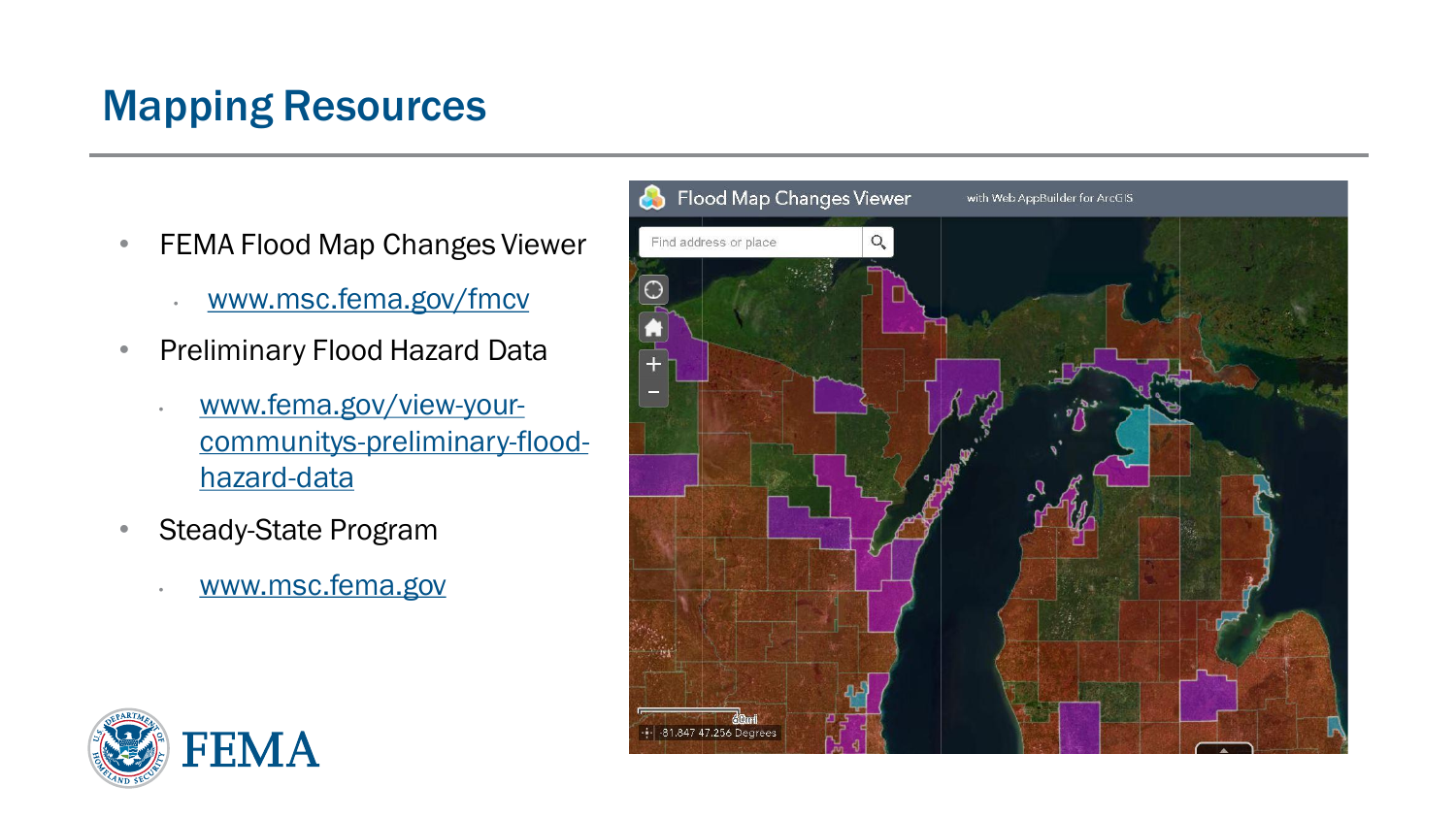# For Questions and Additional Resources

#### FLOOD MAPPING

- **[www.greatlakescoast.org](http://www.greatlakescoast.org/)**
- [www.fema.gov/preliminaryfloodhazarddata](http://www.fema.gov/preliminaryfloodhazarddata)
- FEMA Mapping and Insurance eXchange (FMIX): 1-877-336-2627
- General mapping questions, NFIP rules and regulations, etc.
	- [www.floodmaps.fema.gov/fhm/fmx\\_main.html](http://www.floodmaps.fema.gov/fhm/fmx_main.html)
	- FEMA Flood Map Service Center: [msc.fema.gov](http://msc.fema.gov)
	- □ Self-service information & FAQs.

#### FLOOD INSURANCE

▪ (NFIP) Help Center : 1-800-427-4661